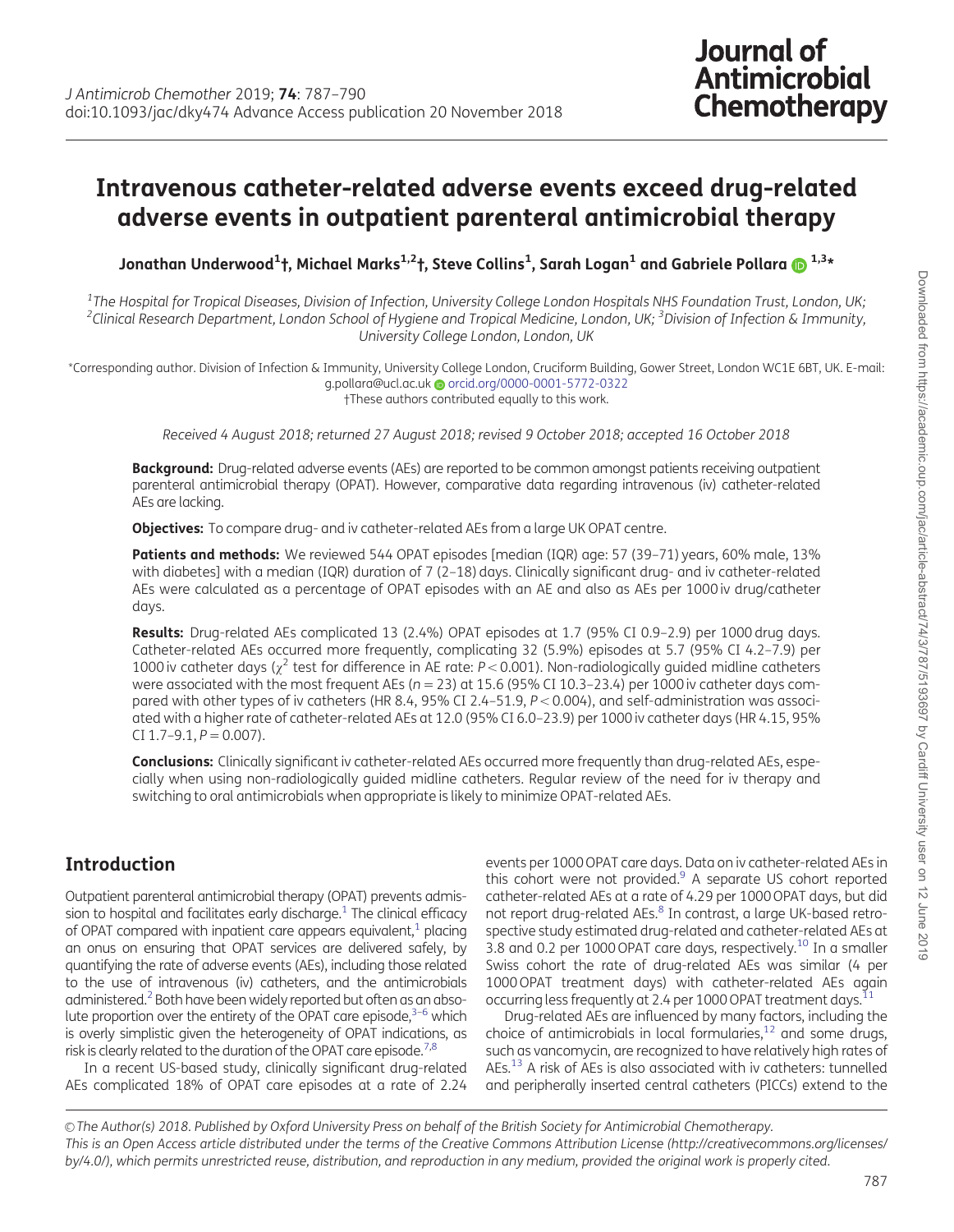<span id="page-1-0"></span>superior vena cava, require radiologically guided insertion and may precipitate central venous thrombosis. Midlines extend no further than the axillary vein and some can be inserted without radiological guidance.[14](#page-3-0) Although midlines are reported to carry greater AE risks, $15,16$  in the OPAT setting this has not been consistently observed.[7,13](#page-3-0) The Swiss study only included patients using either peripheral cannulae or PICCs, $11$  and one of the UK studies only included a small proportion ( $<$ 3%) of patients using midlines.<sup>[10](#page-3-0)</sup>

In this study, we used prospective data from a large UK OPAT care centre to fully characterize the rate of both drug- and catheter-related AEs. We hypothesized that it is catheter- and not drug-related AEs that drive the greatest risk to the patient during the OPAT episode.

# Patients and methods

#### Ethics

The study was approved by the Audit and Research Committee at the Hospital for Tropical Diseases, University College London Hospitals (UCLH), which stated that, as this was a retrospective review of routine clinical data being analysed for service development purposes, further formal ethics approval was not required.

#### Patient cohort and data extraction

We reviewed the case records of patients who were assessed by the OPAT team at UCLH between January 2015 and September 2017. Patients were accepted onto the OPAT service only after clinical review by at least one infection specialist on any day of the week. Patients' indication for continued iv therapy was reviewed in clinics throughout the week at clinicians' discretion, but all OPAT patients were also reviewed weekly by a multidisciplinary team, including at least two infection specialists, where the indication for iv therapy was again reviewed and outcomes determined. Data were anonymously extracted from the OPAT electronic Clinical Infectious Diseases (elCID) database at UCLH. $<sup>1</sup>$ </sup>

# Clinical definitions

OPAT outcomes were defined using the standardized National Outcome Registry System (NORS) definitions [\(http://opatregistry.com/](http://opatregistry.com/)). Clinically significant drug-related AEs were defined as hospital readmissions or change of OPAT antimicrobial drug owing to toxicity or Clostridioides (Clostridium) difficile infection. Catheter-related AEs were defined as hospital readmission related to an iv catheter complication or iv catheter blockage, displacement, extravasation or phlebitis requiring iv catheter change. Readmission was defined as an admission to hospital during the OPAT period.

# Statistical analysis

We calculated the duration of OPAT care episodes from the date of discharge from inpatient stay to the OPAT service. Missing catheter insertion dates were imputed to be the start of the OPAT episode, or the day following removal of the previous catheter in the case of catheter replacement. Missing catheter removal dates were imputed to be the end of the OPAT episode, or the day preceding new catheter insertion. We calculated the proportion of OPAT episodes in which a drug- or iv catheter-related AE occurred and the rate of AEs per 1000 iv catheter/drug days. We fitted a Poisson regression model to assess the risk of AEs controlling for both type of iv catheter and whether OPAT was administered by nursing staff or selfadministered. Statistical analysis was performed using R v3.4.2.

#### OPAT patient cohort and clinical outcomes

Over a 32 month period, the OPAT service received 781 patient referrals, of which 243 were not accepted, most commonly (158, 65%) owing to infection specialist assessment that iv antimicrobials were not indicated, including the availability of oral alternatives (Table [S1](https://academic.oup.com/jac/article-lookup/doi/10.1093/jac/dky474#supplementary-data), available as [Supplementary data](https://academic.oup.com/jac/article-lookup/doi/10.1093/jac/dky474#supplementary-data) at JAC Online). Consequently, we present data from 538 patients resulting in 544 episodes of OPAT patient care. The median age was 57 (IQR 39– 71) years, 60% of the cohort was male and 13% had diabetes mellitus. The median duration of an OPAT care episode was 7 days (IQR 2–18), but was dependent on the OPAT indications, the commonest being skin and soft tissue infections (32% of episodes) (Table [S2](https://academic.oup.com/jac/article-lookup/doi/10.1093/jac/dky474#supplementary-data)). The three most frequent antimicrobials used were ceftriaxone, teicoplanin and ertapenem (Table [S3](https://academic.oup.com/jac/article-lookup/doi/10.1093/jac/dky474#supplementary-data)) and midline catheters accounted for over half the total indwelling iv catheter duration (Table [S4\)](https://academic.oup.com/jac/article-lookup/doi/10.1093/jac/dky474#supplementary-data). Overall, OPAT was judged to be a full/partial success in 93% of episodes. A total of 35 patients (6.4%) required readmission and there were two deaths (0.4%).

#### Adverse events

Drug-related AEs complicated 13 (2.4%) OPAT episodes at a rate of 1.7 (95% CI 0.9–2.9) per 1000 drug days (Table [S5\)](https://academic.oup.com/jac/article-lookup/doi/10.1093/jac/dky474#supplementary-data). There was no difference in the AE rate between  $\beta$ -lactam versus non- $\beta$ -lactam drugs (Table [1\)](#page-2-0). Rash was the commonest drug-related AE, occurring in eight episodes of OPAT care (62% of drug-related AE) (Table [S5\)](https://academic.oup.com/jac/article-lookup/doi/10.1093/jac/dky474#supplementary-data).

Catheter-related AEs occurred significantly more frequently than drug-related AEs ( $n = 39$  in total), complicating 32 (5.9%) episodes at a rate of 5.7 (95% CI 4.2–7.9) per 1000 iv catheter days ( $\chi^2$  test for difference in the rate of drug- and iv catheter-related AEs:  $P < 0.001$ ) (Table [1](#page-2-0) and Figure [1](#page-2-0)a). The commonest iv catheter-related AEs were extravasation (13, 33%), blockage (8, 21%) and displacement (8, 21%) (Table [S6](https://academic.oup.com/jac/article-lookup/doi/10.1093/jac/dky474#supplementary-data)). In unadjusted analyses, the rate of AEs was highest for non-radiologically guided midline catheters  $[n = 23, 59\%]$ at 15.6 (95% CI 10.3–23.4) per 1000 iv catheter days] (Figure [1](#page-2-0)b). In unadjusted analyses, self-administration was associated with more frequent iv catheter-related AEs [12.0 (95% CI 6.0–23.9) per 1000 OPAT days] versus nurse-administered [4.8 (95% CI 3.3–7.0)] or mixed administration [8.5 (95% CI 3.3–23.5)] (Tables [1](#page-2-0) and S7). In the adjusted Poisson regression analysis both non-radiologically quided midline catheters (HR 8.4, 95% CI 2.4-51.9,  $P < 0.004$ ) and self-administration (HR 4.15, 95% CI 1.7-9.1,  $P = 0.007$ ) remained associated with a higher rate of iv catheter-related AEs.

# **Discussion**

Delivery of any service obligates clinicians to minimize the risks posed to patients. In this study involving more than 500 OPAT episodes, we have shown that, in contrast to previous observations, $10,11$  iv catheter-related AEs were the main drivers of AEs, whereas drug-related AEs occurred less frequently than previously described.<sup>[9,11](#page-3-0)</sup>

The higher rate of AEs associated with iv catheters in our cohort was largely driven by the use of midlines in general and specifically midline catheters that are shorter and less secured, but which can be inserted without radiological guidance in the outpatient setting.<sup>14</sup> Secured iv catheters, such as PICCs and tunnelled central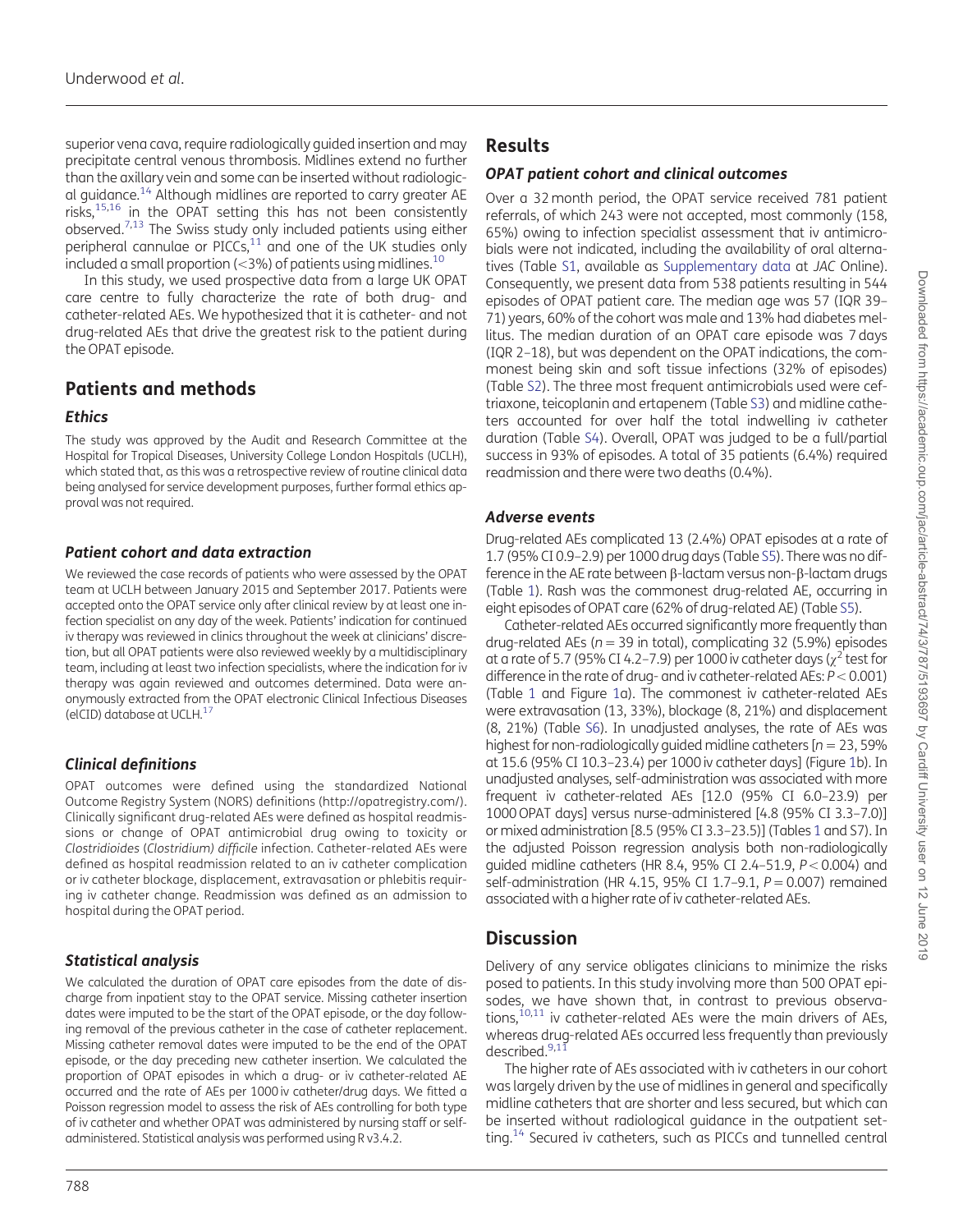<span id="page-2-0"></span>

|  | <b>Table 1.</b> Antimicrobial- and iv catheter-related OPAT AEs |  |
|--|-----------------------------------------------------------------|--|
|  |                                                                 |  |

|                                             | Usage (no. of episodes) | AEs, $N$ (%) <sup>a</sup>  | AE rate per 1000 days (95% CI) <sup>b</sup> |
|---------------------------------------------|-------------------------|----------------------------|---------------------------------------------|
| Antimicrobial drugs used                    |                         | antimicrobial drug-related | antimicrobial drug-related                  |
| all antimicrobials                          | 688                     | 13(1.9)                    | $1.7(0.9-2.9)$                              |
| β-lactam antimicrobials                     | 517                     | 10(1.9)                    | $1.7(0.2 - 12.3)$                           |
| $non-\beta$ -lactam antimicrobials          | 171                     | 3(1.8)                     | $1.2(0.4-3.6)$                              |
| iv catheters used                           |                         | iv catheter-related        | iv catheter-related                         |
| all catheters                               | 576                     | 32(5.6)                    | $5.7(4.2 - 7.9)$                            |
| non-radiologically guided midline catheters | 118                     | 23(19.5)                   | 15.6 (10.3-23.4)                            |
| radiologically guided midline catheters     | 155                     | 21(13.5)                   | $0.67(0.43 - 1.02)$                         |
| <b>PICC</b>                                 | 32                      | 7(21.9)                    | $0.45(0.19-1.1)$                            |
| peripheral cannulae                         | 261                     | 3(1.1)                     | $2.38(0.77 - 7.4)$                          |
| tunnelled central venous line catheters     | 10                      | 0(0)                       |                                             |
| Method of OPAT drug administration          |                         | iv catheter-related        | iv catheter-related                         |
| self-administration                         | 30                      | 8(27)                      | $12.0(6.0-23.9)$                            |
| mixed administration                        | 20                      | 4(20)                      | $8.5(3.3-23.5)$                             |
| nurse-administered                          | 488                     | 27(5.5)                    | $4.8(3.3 - 7.0)$                            |

<sup>a</sup>AE percentages as a proportion of the number of episodes of use for each variable.

<sup>b</sup>AE rates per 1000 days of OPAT care, unadjusted for other variables.



Figure 1. Rate of OPAT-related AEs. Kaplan-Meier plots demonstrating (a) AEs attributed to either drugs or iv catheters and (b) catheter-related AEs stratified by route of iv access. AEs are indicated by censored events on plots.

venous catheters require radiological input for insertion, but have lower rates of complications compared with unsecured midlines[.7,13,15,16](#page-3-0) Crucially, previous studies that directly compared drug- and catheter-related AE rates included few patients using midlines for iv access.<sup>10,11</sup>

We also observed a higher rate of catheter-related AEs for selfadministration of OPAT which remained significant after adjusting for the catheter type. Previous studies have not consistently identified an increased risk for self-OPAT, $^{7,10}$  but our findings overall

suggest that the choices of iv access device and method for OPAT drug administration represent a trade-off between elevated AE risks and the convenience associated with non-radiologically guided midline insertion and self-administration.[18](#page-3-0)

The drug-related AE rate in our study (1.7 per 1000 OPAT days) was lower than in a recent US-based case series (2.24 per 1000 OPAT days), $9$  in part driven by the use of vancomycin, an antibiotic associated with a high AE rate[.13](#page-3-0) In contrast, teicoplanin, which is not routinely available in the USA, was almost exclusively the